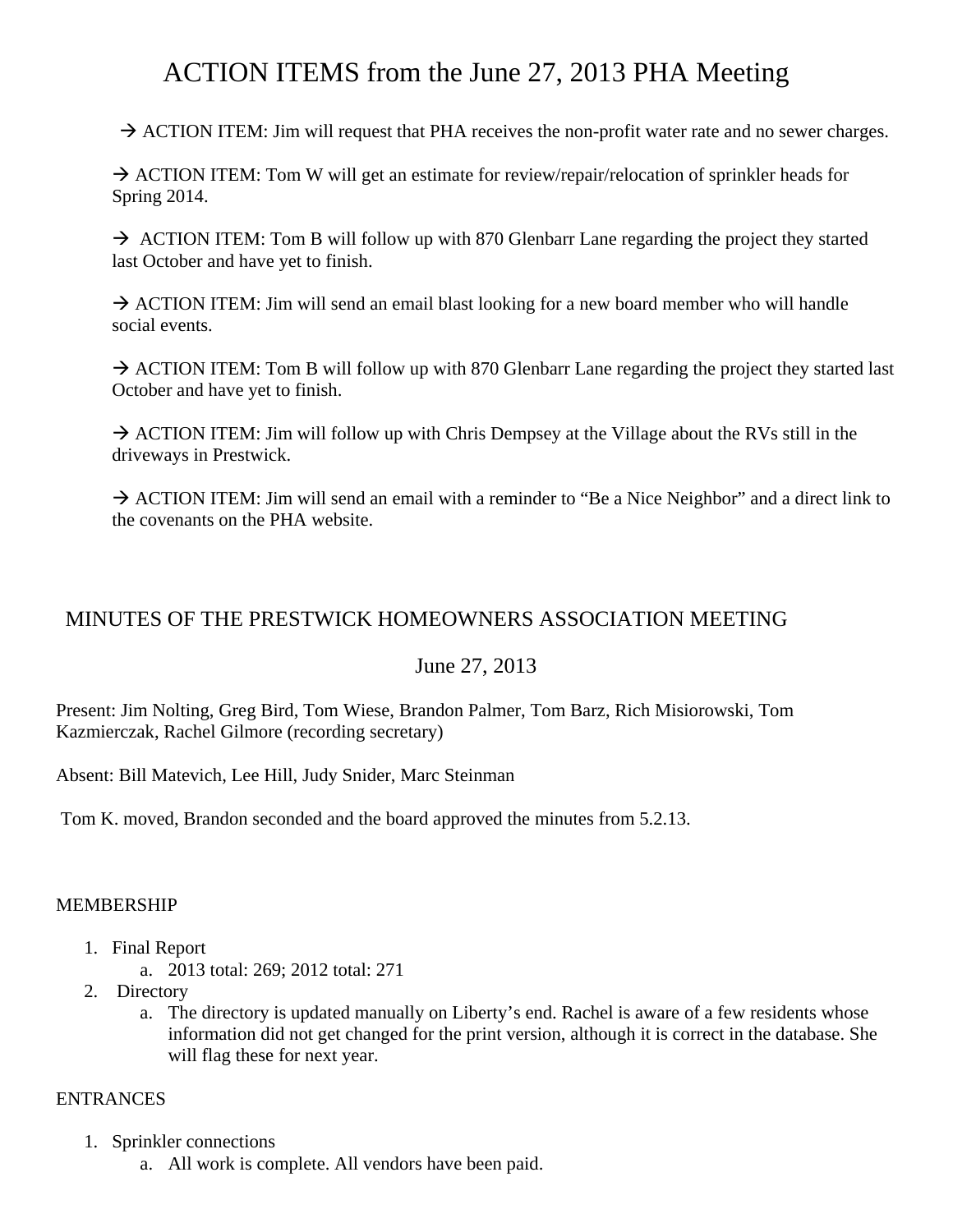- b. Future recommendation: install a shut off at Aberdeen so that PHA is not dependent on the Club to come and turn water on/off if PHA has a sprinkler problem. Club staff have been very helpful, but PHA does not want to inconvenience them. The estimated cost of this work is \$200-300. The board agreed that Tom W should schedule this work at the end of the sprinkling season.
- c. Additional recommendation: Tom W suggests paying for a full review of the heads with repairs and relocation being made as needed. This should be a spring time project coordinated with system turn on.
- d. The new sprinkler is tapped into Village water and set with a meter. PHA should expect a bill. Tom K. will set the billing up for auto debit so that payment is never late.

 $\rightarrow$  ACTION ITEM: Jim will request that PHA receives the non-profit water rate and no sewer charges.

 $\rightarrow$  ACTION ITEM: Tom W will get an estimate for review/repair/relocation of sprinkler heads for Spring 2014.

- 2. Landscaping
	- a. Due to wet weather, plantings went in late. Tom W pushed back the June clean up to the first week in July.
	- b. The new tree is in at Shetland and has received positive feedback.
- 3. Rain Gauges

a. Tom W offered the option of putting a rain gauge on each of the 6 sprinkler timers to conserve watering. Estimated cost is \$162/gauge. Tom recommends seeing what the water bills are like this season. If they are high, the board can discuss installing the rain gauges. Currently the sprinklers turn on for 20 minutes every morning. This was the recommended setting from the contractor.

## ARC

- 1. Rossi Pool
	- a. This project received village permit approval pending PHA board approval. Approval granted.
- 2. Other Issues
	- a. Marc and Lee are working on a situation with a newly constructed 8x8 shed on Fairway that was put up without permit/PHA approval.
	- b. The board discussed appropriate timeframes for completion of work after PHA has approved a project.

 $\rightarrow$  ACTION ITEM: Tom B will follow up with 870 Glenbarr Lane regarding the project they started last October and have yet to finish.

## FINANCIAL

- 1. Tom K.'s report
	- a. Dues have brought in approximately \$25,000 and ads about \$1500. We are still within budget for this year.
	- b. Other anticipated expenses are payouts to Koreman for landscaping contract, secretarial services and postage, as well as the contribution to the fireworks.
	- c. Brandon moved, Rich seconded and the board approved the Treasurer's Report.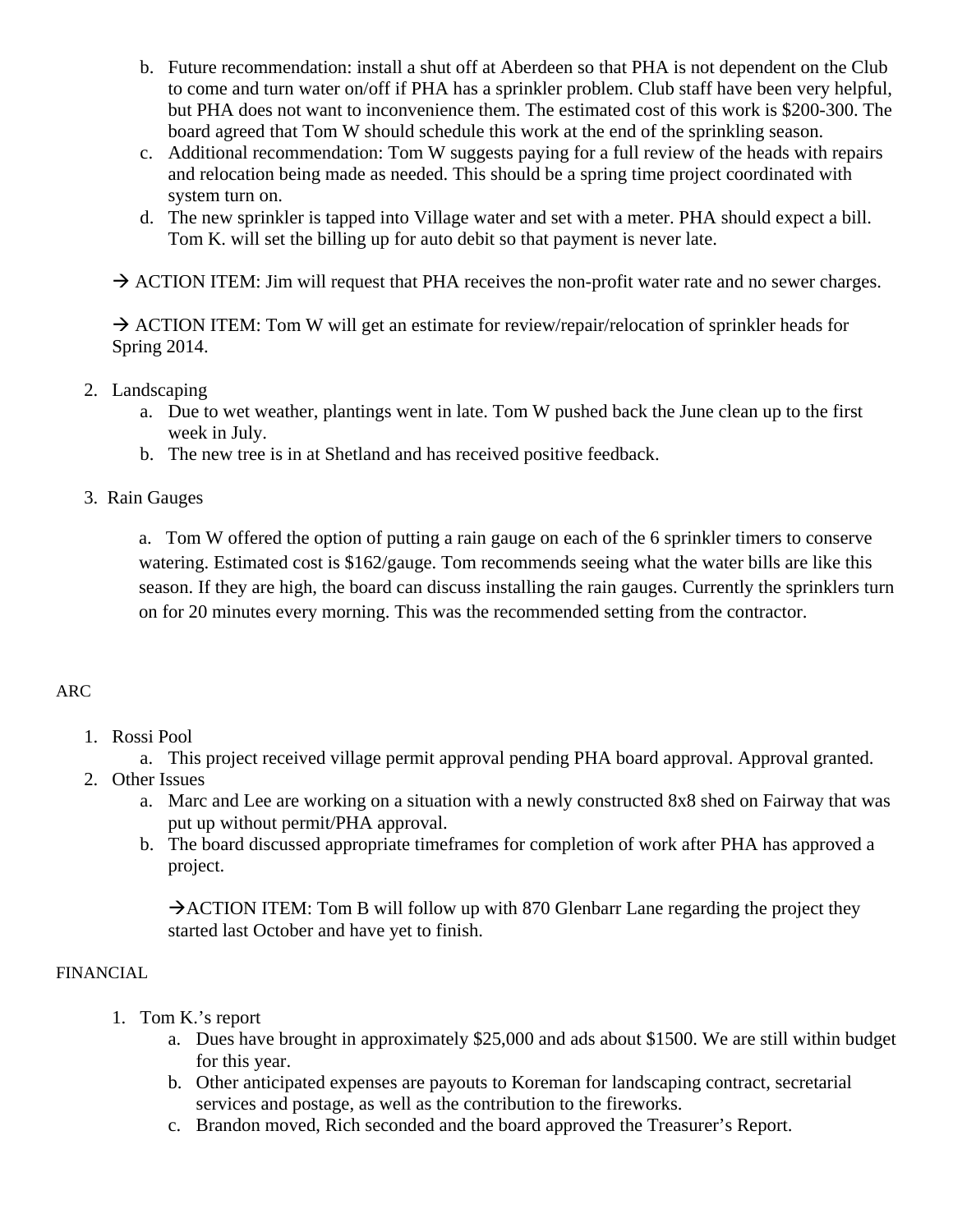2. Printing costs

Tom B reported that although Bill Kiehl has relocated, Liberty will still do PHA printing at no charge.

## **SOCIAL**

- 1. Club-PHA Events
	- a. The Club would prefer to sponsor events on their own or to have a PHA/Club member sponsor PHA events.
- 2. Fireworks
	- a. Discussion was held on the lack of communication regarding this event. Board agreed to wait for a bill or letter of donation request from the Club before writing the approved check (\$2500).
- 3. Pool Party
	- a. Discussion was held on a board member sponsoring a pool party at the Club for PHA members; however, an individual is needed to plan/facilitate this event.
- $\rightarrow$  ACTION ITEM: Jim will send an email blast looking for a new board member who will handle social events.

## **SECURITY**

No report.

## WEB SITE

All requested work and updates have been completed. Website should be current through May minutes and summer newsletter.

## GOVERNMENTAL

- 1. Sauk Trail Dam
	- a. Rich reported that Will County Forest Preserve District has pushed off the public meeting this summer about the dam and emergency planning. No date has been set yet.
	- b. The PHA board unanimously agrees that there should be a public review of the plan when it's available.
- 2. Evacuation Plan
	- a. The board reviewed Rich's research and discussion was held about emergency evacuation routes for Prestwick, whether from a train derailment or a tornado or other disaster. The board agreed that Rich should confer with Tom B on edits to his draft letter and then send the letter to the Village stating PHA's official request for an Emergency Action Plan and clear evacuation routes. After a response from the Village, the board will decide who should communicate this info to residents and how PHA can facilitate that educational piece.